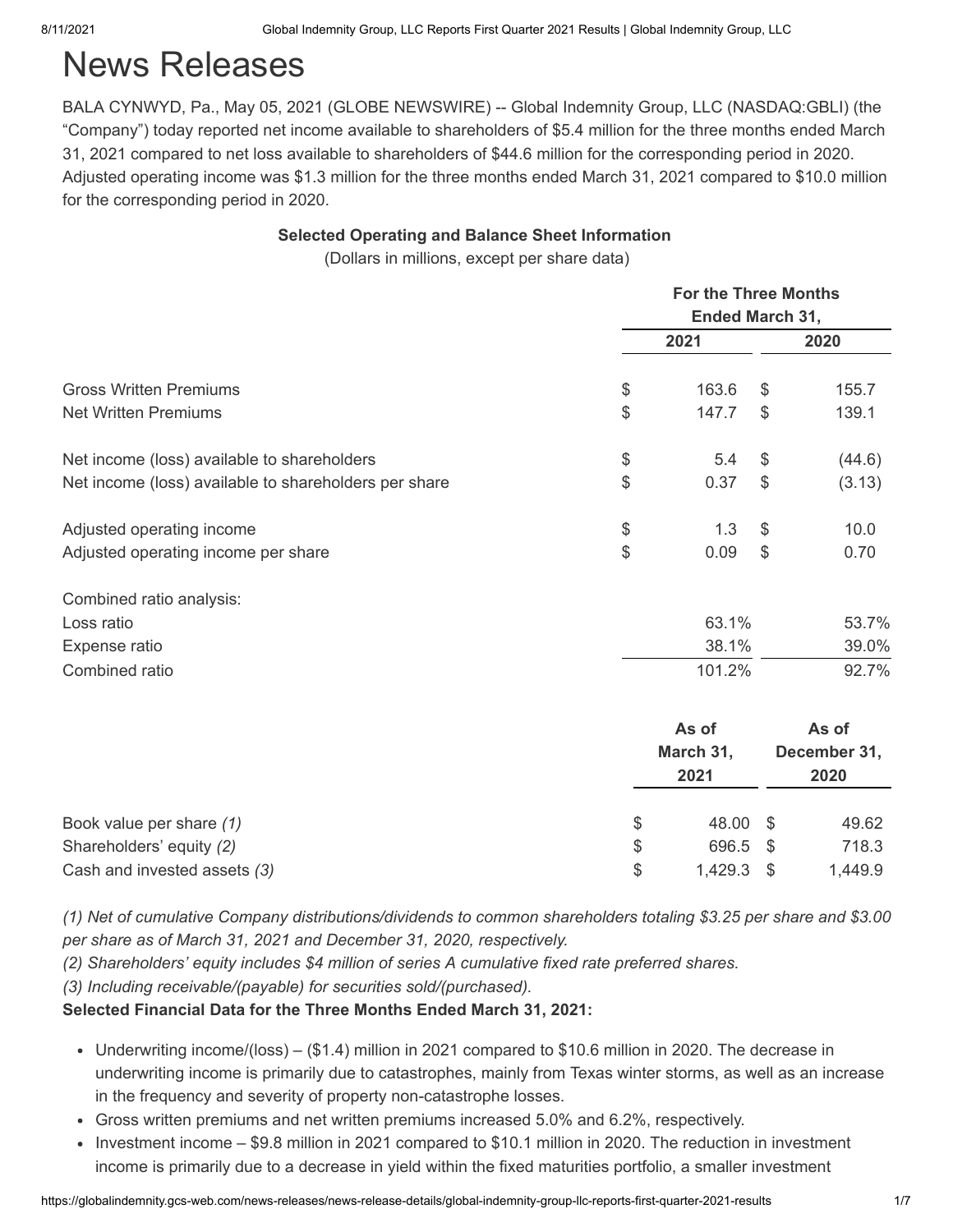8/11/2021 Global Indemnity Group, LLC Reports First Quarter 2021 Results | Global Indemnity Group, LLC

portfolio primarily due to retiring \$100 million of subordinated debt and \$74 million of margin debt in August 2020, partially offset by increased returns from alternative investments.

- Realized gains/(loss) \$3.8 million in 2021 compared to (\$68.2) million in 2020. Realized losses in 2020 were primarily due to the impact of changes in fair value on equity securities and derivatives due to disruption in the global financial markets experienced during the first quarter of 2020 as a result of COVID-19.
- Tax benefit \$0.2 million in 2021 compared to \$12.0 million in 2020.

### **About Global Indemnity Group, LLC and its subsidiaries**

Global Indemnity Group, LLC (NASDAQ:GBLI), through its several direct and indirect wholly owned subsidiary insurance companies, provides both admitted and non-admitted specialty property and specialty casualty insurance coverages and individual policyholder coverages in the United States, as well as reinsurance worldwide. Global Indemnity Group, LLC's four primary segments are:

- **Commercial Specialty**
- **Specialty Property**
- **Farm, Ranch & Stable**
- **Reinsurance Operations**

## *Forward-Looking Information*

The forward-looking statements contained in this press release<sup>1</sup> do not address a number of risks and *uncertainties including COVID-19. Investors are cautioned that Global Indemnity's actual results may be materially different from the estimates expressed in, or implied, or projected by, the forward looking statements. These statements are based on estimates and information available to us at the time of this press release. All forwardlooking statements in this press release are based on information available to Global Indemnity as of the date hereof. Please see Global Indemnity's filings with the Securities and Exchange Commission for a discussion of risks and uncertainties which could impact the company and for a more detailed explication regarding forwardlooking statements. Global Indemnity does not assume any obligation to update the forward-looking statements provided to reflect events that occur or circumstances that exist after the date on which they were made.*

*[1] Disseminated pursuant to the "safe harbor" provisions of Section 21E of the Security Exchange Act of 1934.*

### **Global Indemnity Group, LLC's Combined Ratio for the Three Months Ended March 31, 2021 and 2020**

For the three months ended March 31, 2021, the Company recorded a combined ratio of 101.2% (Loss Ratio 63.1% and Expense Ratio 38.1%) as compared to 92.7% (Loss Ratio 53.7% and Expense Ratio 39.0%) for the three months ended March 31, 2020.

- The Company's accident year casualty loss ratio improved by 1.5 points to 57.6% in 2021 from 59.1% in 2020 primarily due to lower claim frequency and severity.
- The Company's accident year property loss ratio increased by 21.3 points to 72.1% in 2021 from 50.8% in 2020 primarily due to higher catastrophe claims frequency as a result of the Texas winter storms within Insurance Operations as well as an increase in property claims frequency and severity within Commercial Specialty.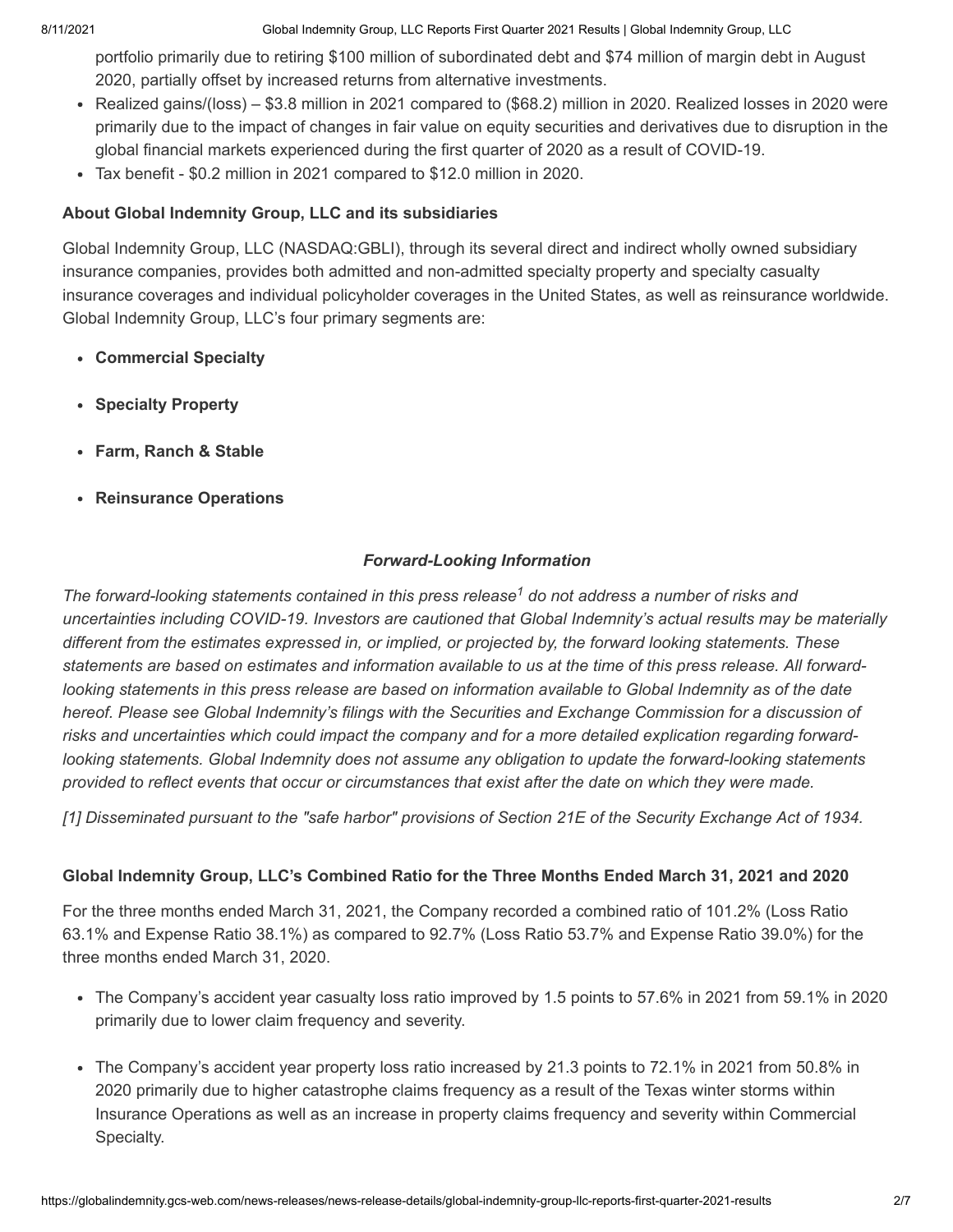**Global Indemnity Group, LLC's Gross Written and Net Written Premiums Results by Segment for the Three Months Ended March 31, 2021 and 2020**

|                               |    | <b>Three Months Ended March 31,</b> |         |               |    |                             |         |               |
|-------------------------------|----|-------------------------------------|---------|---------------|----|-----------------------------|---------|---------------|
|                               |    | <b>Gross Written Premiums</b>       |         |               |    | <b>Net Written Premiums</b> |         |               |
|                               |    |                                     |         | $\frac{0}{0}$ |    |                             |         | $\frac{0}{0}$ |
|                               |    | 2021                                | 2020    | Change        |    | 2021                        | 2020    | Change        |
| <b>Commercial Specialty</b>   | \$ | 87,332 \$                           | 80,831  | $8.0\%$       | -S | 78,515 \$                   | 72,483  | 8.3%          |
| <b>Specialty Property</b>     |    | 33,358                              | 35,243  | $(5.3\%)$     |    | 29,699                      | 30,007  | $(1.0\%)$     |
| Farm, Ranch & Stable          |    | 21,002                              | 22,133  | $(5.1\%)$     |    | 17,603                      | 19,105  | $(7.9\%)$     |
| <b>Reinsurance Operations</b> |    | 21,866                              | 17,517  | 24.8%         |    | 21,866                      | 17,517  | 24.8%         |
| Total                         | S  | 163,558 \$                          | 155,724 | 5.0%          | S  | 147,683 \$                  | 139,112 | 6.2%          |

**Commercial Specialty:** Gross written premiums and net written premiums increased 8.0% and 8.3%, respectively, for the three months ended March 31, 2021 as compared to the same period in 2020. The growth in gross written premiums and net written premiums was primarily driven by organic growth in the Company's excess and surplus lines business from existing agents, increased pricing, and several new programs partially offset by actions taken to reduce risk and increase profitability within Property Brokerage.

**Specialty Property:** Gross written premiums and net written premiums decreased by 5.3% and 1.0%, respectively, for the three months ended March 31, 2021 as compared to the same period in 2020. The decreases are primarily due to a continued reduction of both catastrophe-exposed business and business not providing an adequate return on capital.

**Farm, Ranch & Stable:** Gross written premiums and net written premiums decreased by 5.1% and 7.9% for the three months ended March 31, 2021 as compared to the same period in 2020. The decrease in gross written premiums and net written premiums was primarily due to an effort to reduce exposure in catastrophe prone areas to improve overall profitability.

**Reinsurance Operations:** Gross written premiums and net written premiums increased 24.8% and 24.8% for the three months ended March 31, 2021, as compared to the same period in 2020. The growth was primarily organic growth of an existing casualty treaty and the assumption of two smaller casualty treaties.

# **GLOBAL INDEMNITY GROUP, LLC CONSOLIDATED STATEMENTS OF OPERATIONS**

(Unaudited)

(Dollars and shares in thousands, except per share data)

|                                        | <b>For the Three Months</b><br><b>Ended March 31,</b> |         |    |           |
|----------------------------------------|-------------------------------------------------------|---------|----|-----------|
|                                        |                                                       | 2021    |    | 2020      |
| Gross written premiums                 | £.                                                    | 163,558 | S  | 155,724   |
| Net written premiums                   | \$                                                    | 147,683 | \$ | 139,112   |
| Net earned premiums                    | \$                                                    | 143,700 | \$ | 144,468   |
| Net investment income                  |                                                       | 9,836   |    | 10,129    |
| Net realized investment gains (losses) |                                                       | 3,819   |    | (68, 162) |
| Other income                           |                                                       | 377     |    | 165       |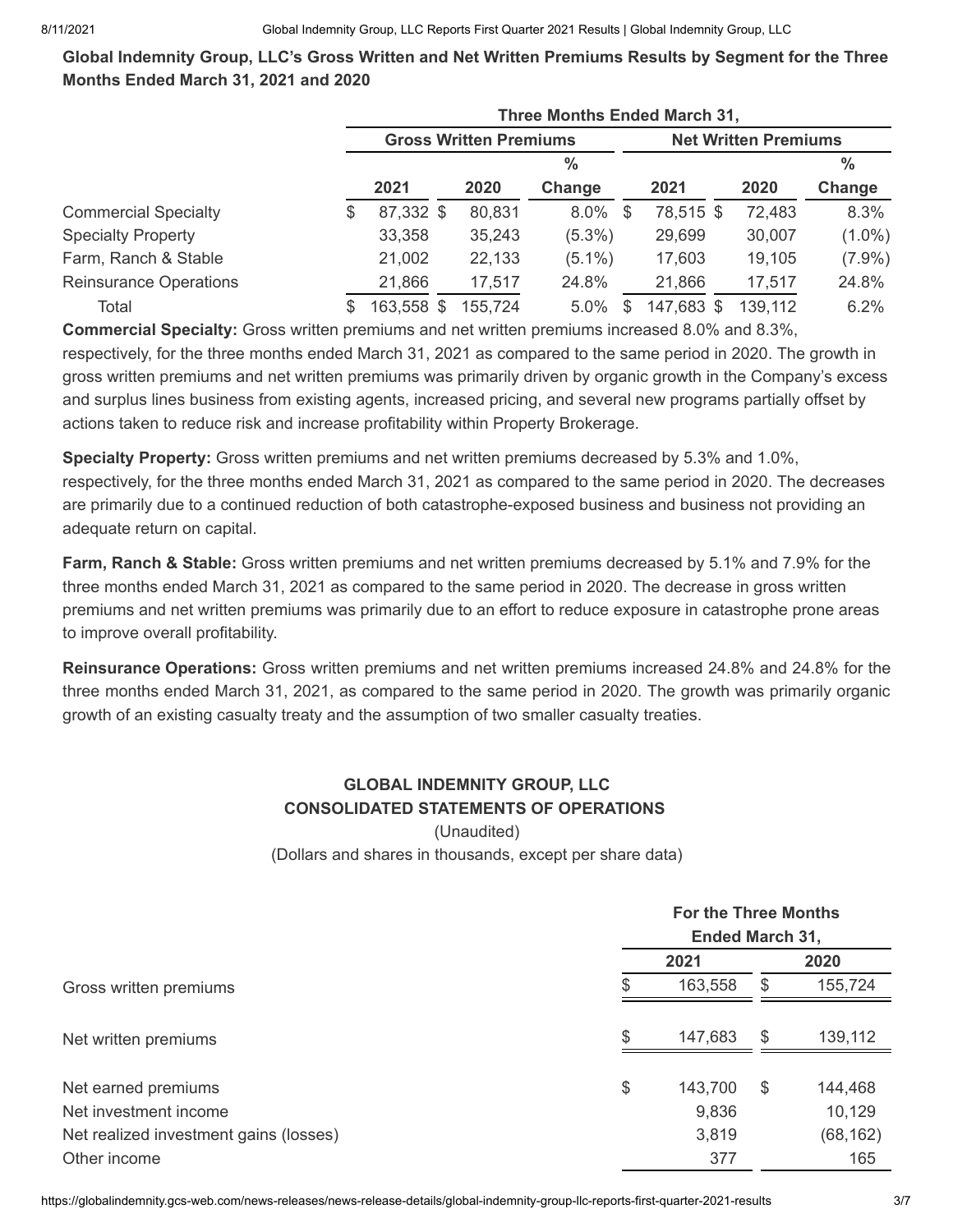| <b>Total revenues</b>                                  | 157,732     | 86,600          |
|--------------------------------------------------------|-------------|-----------------|
| Net losses and loss adjustment expenses                | 90,783      | 77,647          |
| Acquisition costs and other underwriting expenses      | 54,764      | 56,412          |
| Corporate and other operating expenses                 | 4,276       | 4,223           |
| Interest expense                                       | 2,595       | 4,865           |
| Income (loss) before income taxes                      | 5,314       | (56, 547)       |
| Income tax benefit                                     | (203)       | (11, 969)       |
| Net income (loss)                                      | 5,517       | (44, 578)       |
| Less: Preferred stock distributions                    | 110         |                 |
| Net income (loss) available to common shareholders     | \$<br>5,407 | \$<br>(44, 578) |
| Per share data:                                        |             |                 |
| Net income (loss) available to common shareholders     |             |                 |
| <b>Basic</b>                                           | \$<br>0.38  | \$<br>(3.13)    |
| Diluted (1)                                            | \$<br>0.37  | \$<br>(3.13)    |
| Weighted-average number of shares outstanding          |             |                 |
| <b>Basic</b>                                           | 14,380      | 14,250          |
| Diluted (1)                                            | 14,641      | 14,250          |
| Cash dividends/distributions declared per common share | \$<br>0.25  | \$<br>0.25      |
| <b>Combined ratio analysis: (2)</b>                    |             |                 |
| Loss ratio                                             | 63.1%       | 53.7%           |
| Expense ratio                                          | 38.1%       | 39.0%           |
| Combined ratio                                         | 101.2%      | 92.7%           |

*(1) For the three months ended March 31, 2020, weighted-average number of shares outstanding – basic was used to calculate diluted earnings per share due to a net loss for the period.*

*(2) The loss ratio, expense ratio and combined ratio are GAAP financial measures that are generally viewed in the insurance industry as indicators of underwriting profitability. The loss ratio is the ratio of net losses and loss adjustment expenses to net earned premiums. The expense ratio is the ratio of acquisition costs and other underwriting expenses to net earned premiums. The combined ratio is the sum of the loss and expense ratios.*

# **GLOBAL INDEMNITY GROUP, LLC CONSOLIDATED BALANCE SHEETS**

(Dollars in thousands)

| <b>ASSETS</b>                                                     | (Unaudited)<br>March 31, 2021 |                | December 31,<br>2020 |
|-------------------------------------------------------------------|-------------------------------|----------------|----------------------|
| <b>Fixed Maturities:</b>                                          |                               |                |                      |
| Available for sale, at fair value                                 |                               |                |                      |
| (amortized cost: 2021 - \$1,202,472 and 2020 - \$1,149,009; net   |                               |                |                      |
| of allowance for expected credit losses of: \$0 in 2021 and 2020) | S.                            | $1,214,622$ \$ | 1.191.186            |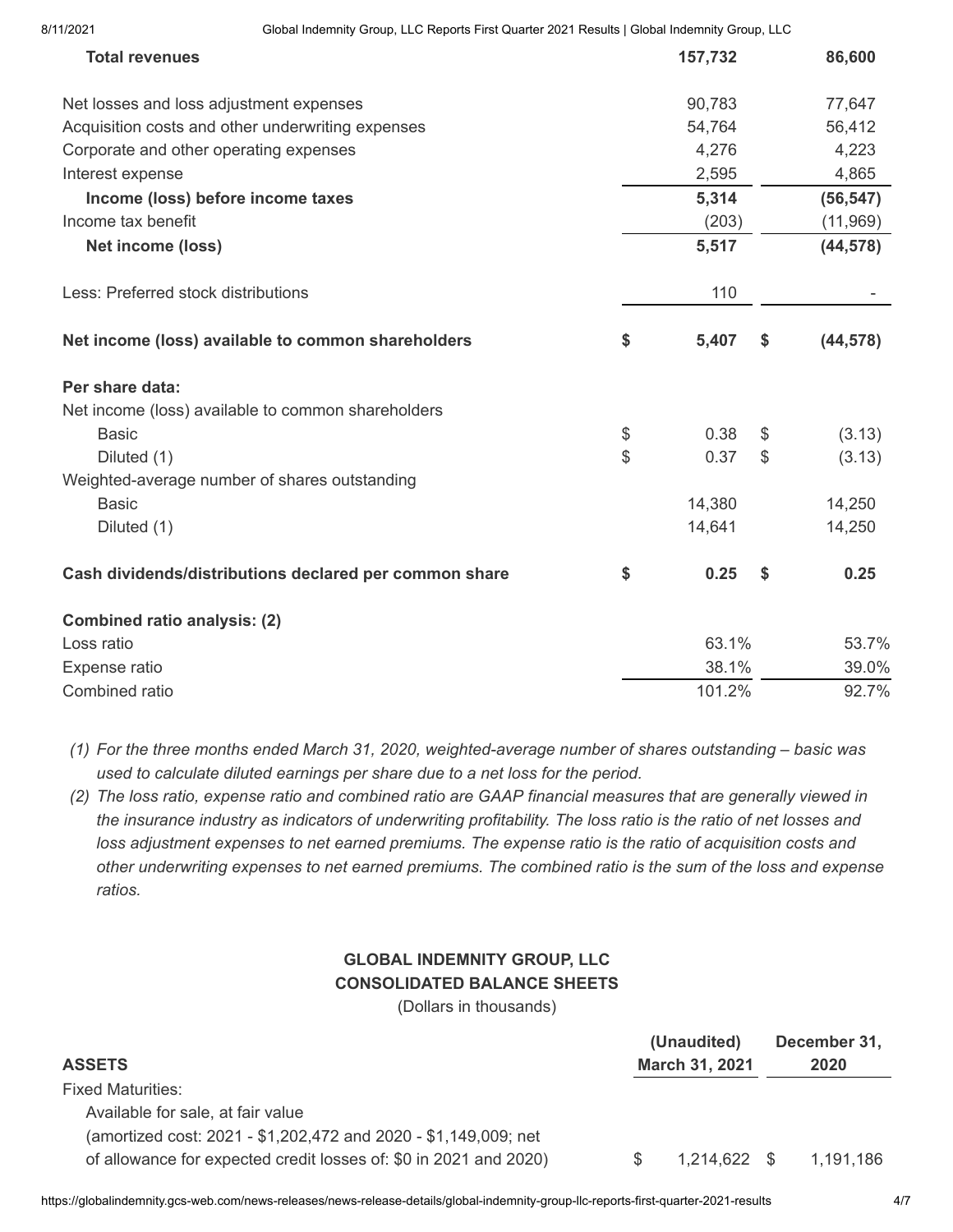| 8/11/2021                  | Global Indemnity Group, LLC Reports First Quarter 2021 Results   Global Indemnity Group, LLC                                                                                                                                                                                                      |                    |                 |
|----------------------------|---------------------------------------------------------------------------------------------------------------------------------------------------------------------------------------------------------------------------------------------------------------------------------------------------|--------------------|-----------------|
|                            | Equity securities, at fair value                                                                                                                                                                                                                                                                  | 83,449             | 98,990          |
| Other invested assets      |                                                                                                                                                                                                                                                                                                   | 95,522             | 97,018          |
|                            | <b>Total investments</b>                                                                                                                                                                                                                                                                          | 1,393,593          | 1,387,194       |
|                            | Cash and cash equivalents                                                                                                                                                                                                                                                                         | 47,465             | 67,359          |
|                            | Premiums receivable, net of allowance for expected credit losses of                                                                                                                                                                                                                               |                    |                 |
|                            | \$2,772 at March 31, 2021 and \$2,900 at December 31, 2020                                                                                                                                                                                                                                        | 116,707            | 109,431         |
|                            | Reinsurance receivables, net of allowance for expected credit losses of                                                                                                                                                                                                                           |                    |                 |
|                            | \$8,992 at March 31, 2021 and December 31, 2020                                                                                                                                                                                                                                                   | 85,431             | 88,708          |
|                            | Funds held by ceding insurers                                                                                                                                                                                                                                                                     | 36,689             | 45,480          |
|                            | Deferred federal income taxes                                                                                                                                                                                                                                                                     | 40,158             | 34,265          |
| Deferred acquisition costs |                                                                                                                                                                                                                                                                                                   | 65,698             | 65,195          |
| Intangible assets          |                                                                                                                                                                                                                                                                                                   | 20,830             | 20,962          |
| Goodwill                   |                                                                                                                                                                                                                                                                                                   | 6,521              | 6,521           |
|                            | Prepaid reinsurance premiums                                                                                                                                                                                                                                                                      | 14,414             | 12,881          |
| Other assets               |                                                                                                                                                                                                                                                                                                   | 70,140             | 66,912          |
| <b>Total assets</b>        |                                                                                                                                                                                                                                                                                                   | \$<br>1,897,646    | \$<br>1,904,908 |
| <b>Liabilities:</b>        | <b>LIABILITIES AND SHAREHOLDERS' EQUITY</b>                                                                                                                                                                                                                                                       |                    |                 |
|                            | Unpaid losses and loss adjustment expenses                                                                                                                                                                                                                                                        | \$<br>675,908 \$   | 662,811         |
| Unearned premiums          |                                                                                                                                                                                                                                                                                                   | 297,012            | 291,495         |
| Ceded balances payable     |                                                                                                                                                                                                                                                                                                   | 10,301             | 8,943           |
|                            | Payable for securities purchased                                                                                                                                                                                                                                                                  | 11,718             | 4,667           |
| Contingent commissions     |                                                                                                                                                                                                                                                                                                   | 4,479              | 10,832          |
| Debt                       |                                                                                                                                                                                                                                                                                                   | 126,324            | 126,288         |
| Other liabilities          |                                                                                                                                                                                                                                                                                                   | 75,447             | 81,548          |
| <b>Total liabilities</b>   |                                                                                                                                                                                                                                                                                                   | 1,201,189          | 1,186,584       |
| Shareholders' equity:      |                                                                                                                                                                                                                                                                                                   |                    |                 |
|                            | Series A cumulative fixed rate preferred shares, \$1,000 par value;<br>100,000,000 shares authorized, shares issued and outstanding: 4,000<br>and 4,000 shares, respectively, liquidation preference: \$1,000 and                                                                                 |                    |                 |
|                            | \$1,000 per share, respectively<br>Common shares: no par value; 900,000,000 common shares authorized;<br>class A common shares issued: 10,303,832 and 10,263,722<br>respectively; class A common shares outstanding: 10,293,839 and<br>10,263,722, respectively; class B common shares issued and | 4,000              | 4,000           |
|                            | outstanding: 4,133,366 and 4,133,366, respectively                                                                                                                                                                                                                                                |                    |                 |
|                            | Additional paid-in capital (1)                                                                                                                                                                                                                                                                    | 446,199            | 445,051         |
|                            | Accumulated other comprehensive income, net of taxes                                                                                                                                                                                                                                              | 9,853              | 34,308          |
| Retained earnings (1)      |                                                                                                                                                                                                                                                                                                   | 236,688            | 234,965         |
|                            | Class A common shares in treasury, at cost: (9,993) and 0 shares,                                                                                                                                                                                                                                 |                    |                 |
| respectively               |                                                                                                                                                                                                                                                                                                   | (283)              |                 |
|                            | Total shareholders' equity                                                                                                                                                                                                                                                                        | 696,457            | 718,324         |
|                            | Total liabilities and shareholders' equity                                                                                                                                                                                                                                                        | \$<br>1,897,646 \$ | 1,904,908       |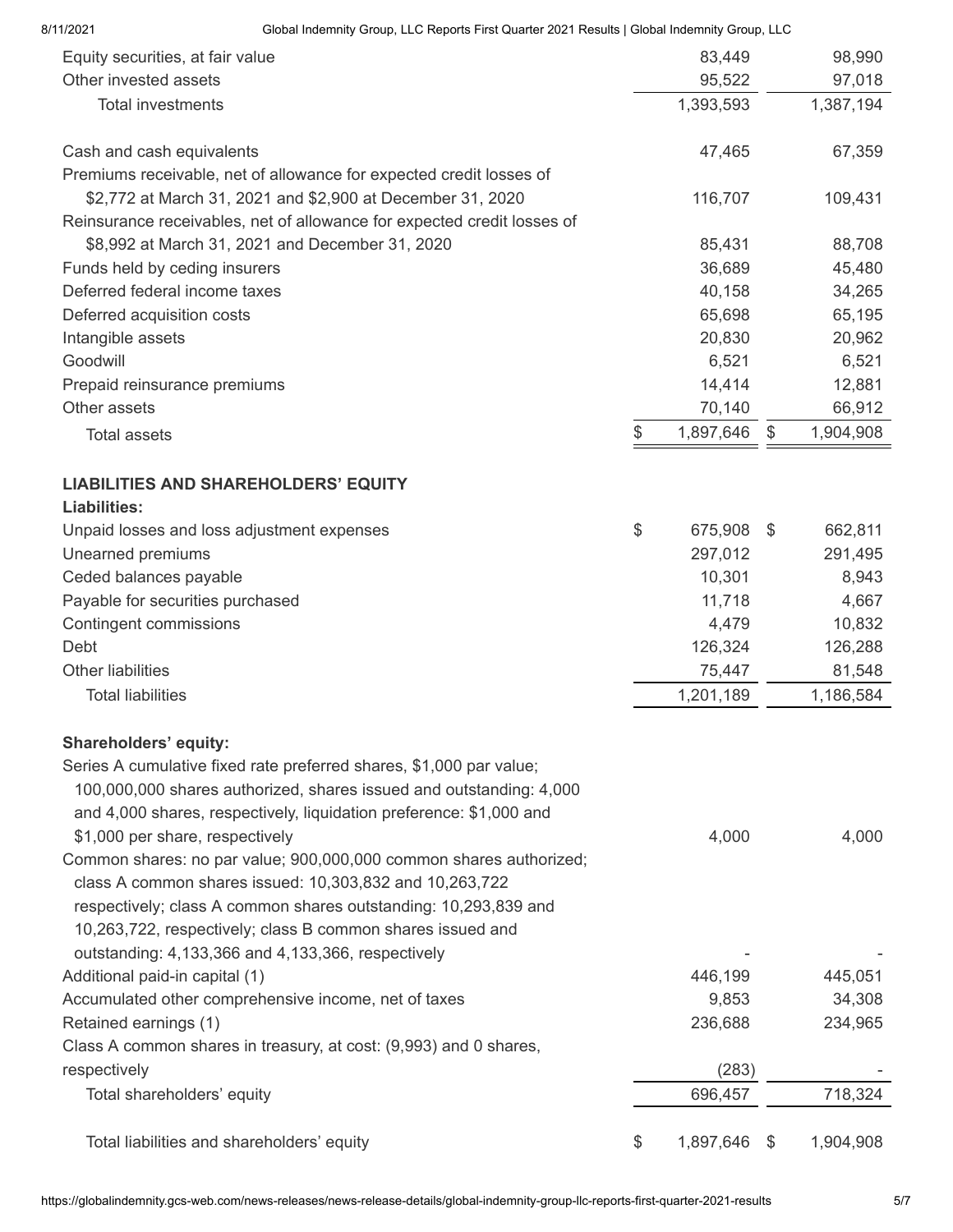8/11/2021 Global Indemnity Group, LLC Reports First Quarter 2021 Results | Global Indemnity Group, LLC

*(1)Since the Company's initial public offering in 2003, the Company repurchased 20.2 million shares for a total of \$488 million. These share repurchases are reflected by a \$488 million reduction of the Company's additional paid-in capital and retained earnings as of March 31, 2021 and December 31, 2020. Retained earnings are also net of \$47 million and \$43 million of cumulative historic Company dividends/distributions to shareholders as of March 31, 2021 and December 31, 2020, respectively.*

# **GLOBAL INDEMNITY GROUP, LLC SELECTED INVESTMENT DATA**

(Dollars in millions)

|                                           | <b>Market Value as of</b>     |              |                      |         |  |
|-------------------------------------------|-------------------------------|--------------|----------------------|---------|--|
|                                           | (Unaudited)<br>March 31, 2021 |              | December 31,<br>2020 |         |  |
|                                           |                               |              |                      |         |  |
| <b>Fixed maturities</b>                   | \$                            | $1,214.6$ \$ |                      | 1,191.2 |  |
| Cash and cash equivalents                 |                               | 47.5         |                      | 67.4    |  |
| Total bonds and cash and cash equivalents |                               | 1,262.1      |                      | 1,258.6 |  |
| Equities and other invested assets        |                               | 178.9        |                      | 196.0   |  |
| Total cash and invested assets, gross     |                               | 1,441.0      |                      | 1,454.6 |  |
| Payable for securities purchased          |                               | (11.7)       |                      | (4.7)   |  |
| Total cash and invested assets, net       | \$                            | 1,429.3      | \$.                  | 1,449.9 |  |

### **Total Investment Return (1) For the Three Months Ended March**

|                                                 | 31,<br>(unaudited) |         |      |           |  |
|-------------------------------------------------|--------------------|---------|------|-----------|--|
|                                                 | 2021               |         |      | 2020      |  |
| Net investment income                           | \$                 | 9.8     | \$   | 10.1      |  |
| Net realized investment gains (losses)          |                    | 3.8     |      | (68.2)    |  |
| Net unrealized investment (losses)              |                    | (30.1)  |      | (4.1)     |  |
| Net realized and unrealized investment (losses) |                    | (26.3)  |      | (72.3)    |  |
| Total net investment income and gains (losses)  |                    | (16.5)  | - \$ | (62.2)    |  |
| Average total cash and invested assets          | \$                 | 1,439.6 | \$   | 1,578.8   |  |
| Total investment return %                       |                    | (1.1)%  |      | $(3.9\%)$ |  |

*(1) Amounts in this table are shown on a pre-tax basis.*

### **GLOBAL INDEMNITY GROUP, LLC SUMMARY OF ADJUSTED OPERATING INCOME**

(Unaudited)

(Dollars and shares in thousands, except per share data)

### **For the Three Months**